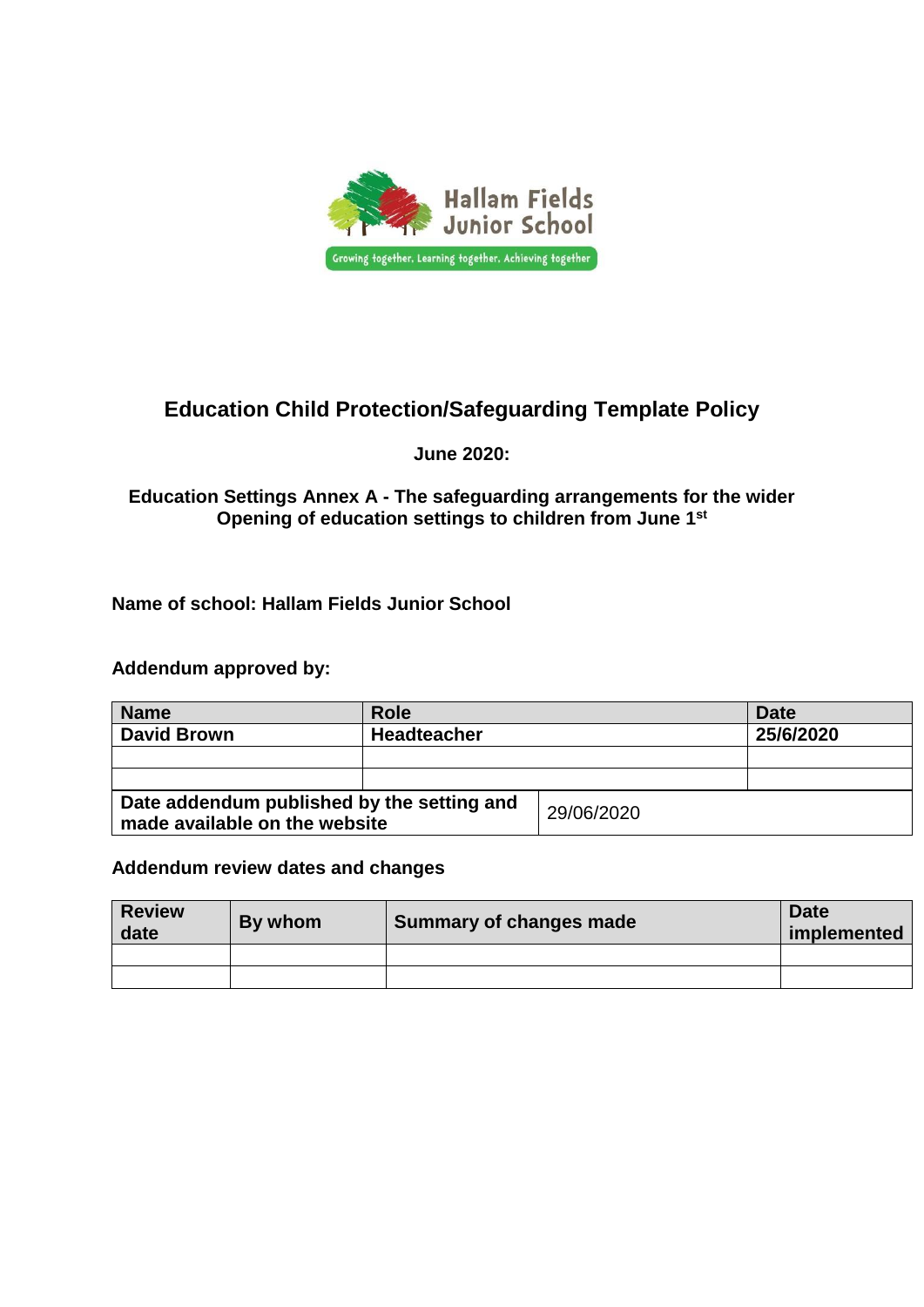This annex A is new information schools need to address to support the safeguarding arrangements in their school to cover recent guidance issued by the government on the preparation for and the wider reopening of schools.

Schools need be familiar with the following recommended government guidance relating to the plan for wider opening, when considering their safeguarding arrangements:

- [https://www.gov.uk/government/publications/actions-for-educational-and](https://www.gov.uk/government/publications/actions-for-educational-and-childcare-settings-to-prepare-for-wider-opening-from-1-june-2020)[childcare-settings-to-prepare-for-wider-opening-from-1-june-2020](https://www.gov.uk/government/publications/actions-for-educational-and-childcare-settings-to-prepare-for-wider-opening-from-1-june-2020)
- [https://www.gov.uk/government/publications/preparing-for-the-wider-opening](https://www.gov.uk/government/publications/preparing-for-the-wider-opening-of-schools-from-1-june/planning-guide-for-primary-schools)[of-schools-from-1-june/planning-guide-for-primary-schools](https://www.gov.uk/government/publications/preparing-for-the-wider-opening-of-schools-from-1-june/planning-guide-for-primary-schools)
- [https://www.gov.uk/government/publications/coronavirus-covid-19](https://www.gov.uk/government/publications/coronavirus-covid-19-implementing-protective-measures-in-education-and-childcare-settings) [implementing-protective-measures-in-education-and-childcare-settings](https://www.gov.uk/government/publications/coronavirus-covid-19-implementing-protective-measures-in-education-and-childcare-settings)

This additional Annex A also reflects any updated advice from Derby and Derbyshire Safeguarding Children Partnership and from the Local Authority (for example: about children with Education, Health and Care (EHC) plans, the Local Authority Designated Officer and Children's Social Care, Reporting Mechanisms, Referral Thresholds and Children in Need).

Key information is found here: [https://www.ddscp.org.uk/coronavirus-safeguarding](https://www.ddscp.org.uk/coronavirus-safeguarding-arrangements/)[arrangements/](https://www.ddscp.org.uk/coronavirus-safeguarding-arrangements/)

| <b>Role</b>                                                                                   | <b>Name</b>                                                                                                           | <b>Contact details</b>                                     |
|-----------------------------------------------------------------------------------------------|-----------------------------------------------------------------------------------------------------------------------|------------------------------------------------------------|
| Designated<br>Safeguarding Lead<br>(DSL)                                                      | David<br><b>Brown</b>                                                                                                 | 0115 9322568<br>headteacher@hallamfields.derbyshire.sch.uk |
| Deputy DSL(s)                                                                                 | <b>Bilal</b><br>Hussain                                                                                               | 0115 9322568<br>mrhussain@hallamfields.derbyshire.sch.uk   |
| Other contactable<br>$DSL(s)$ and/or<br>deputy DSL(s):<br>DSL at<br>(school<br>name)          | Rachel<br>Crowther<br><b>DSL</b><br>Dallimore<br>Primary<br>Mel Lawson<br><b>DSL</b><br>Ladywood<br>Primary<br>School | 0115 9320741<br>0115 932 0585                              |
| Designated<br>member of Senior<br>Leadership Team if<br>DSL (and deputy)<br>cannot be on site | Sarah Carr<br><b>AHT</b><br><b>DSL</b>                                                                                | 0115 9322568<br>mrscarr@hallamfields.derbyshire.sch.uk     |

# **Key Contacts during COVID-19 Arrangements**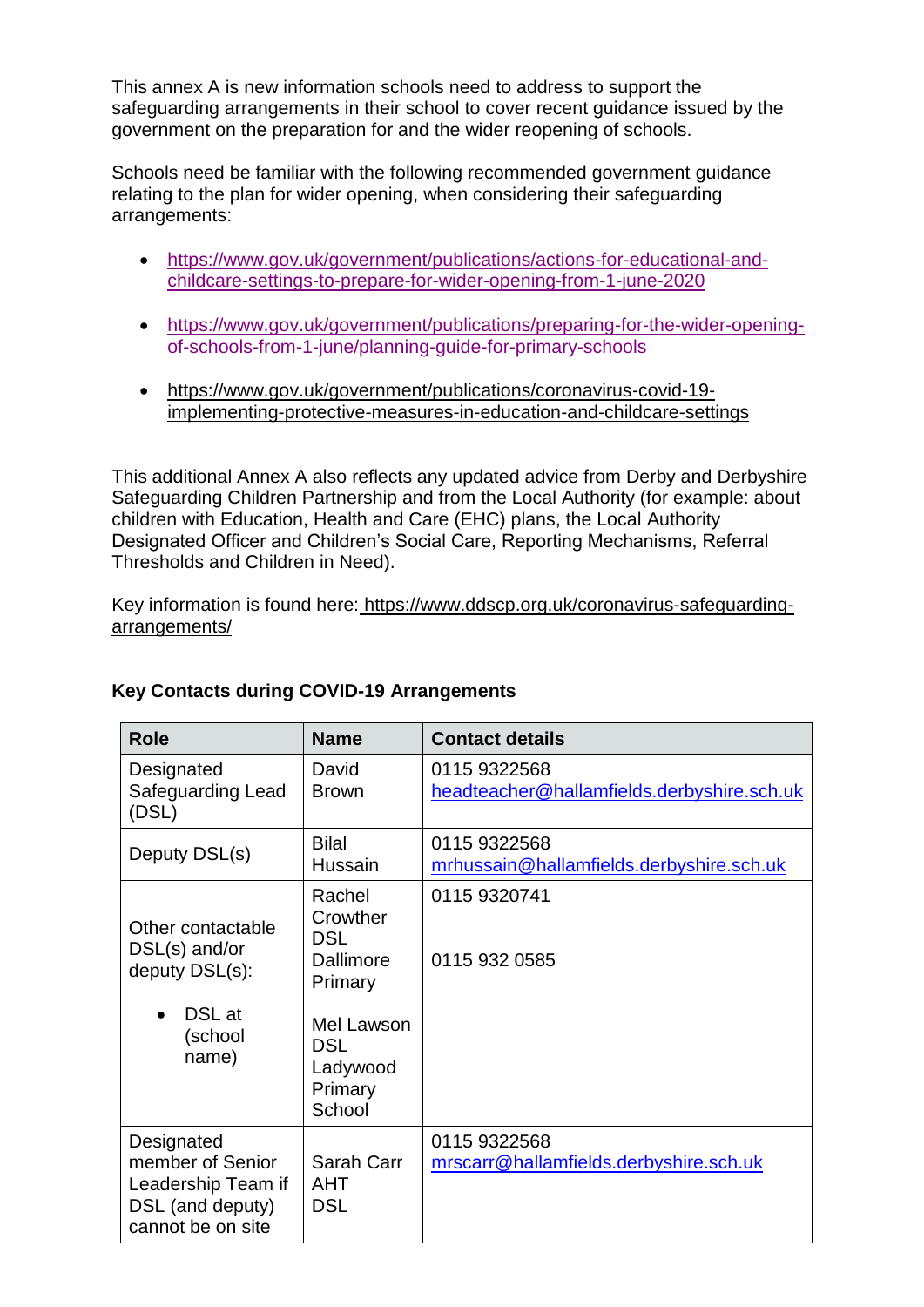| <b>Role</b>                                                                                                                                      | <b>Name</b>              | <b>Contact details</b>                                                      |
|--------------------------------------------------------------------------------------------------------------------------------------------------|--------------------------|-----------------------------------------------------------------------------|
| Headteacher                                                                                                                                      | David<br><b>Brown</b>    | 0115 9322568<br>headteacher@hallamfields.derbyshire.sch.uk                  |
| <b>Chair of Governors:</b>                                                                                                                       | Amanda<br><b>Bayliss</b> | Via school office 0115 9322568<br>mrsbayliss@hallamfields.derbyshire.sch.uk |
| Designated<br>Governor:                                                                                                                          | Amanda<br><b>Bayliss</b> | Via school office 0115 9322568<br>mrsbayliss@hallamfields.derbyshire.sch.uk |
| Other key<br>safeguarding<br>agencies as noted<br>in the school<br>safeguarding/child<br>protection policy<br>2019/20,<br>Addendum April<br>2020 |                          |                                                                             |

# **1. Scope and Definitions**

This Annex A applies during the period of school closure due to COVID-19, and the wider opening of an educational setting. It reflects updated advice from our local safeguarding partners Derby and Derbyshire Safeguarding Children Partnership (Derbyshire County Council, Derby City Council, Derby and Derbyshire Clinical Commissioning Group, Tameside and Glossop Clinical Commissioning Group and Derbyshire Constabulary).

It sets out changes to our normal Safeguarding/Child Protection Policy in light of the Department for Education's Guidance collection for [Coronavirus \(COVID-19\):](https://www.gov.uk/government/collections/coronavirus-covid-19-guidance-for-schools-and-other-educational-settings)  [guidance for schools and other educational settings,](https://www.gov.uk/government/collections/coronavirus-covid-19-guidance-for-schools-and-other-educational-settings) and specifically [Coronavirus:](https://www.gov.uk/government/publications/covid-19-safeguarding-in-schools-colleges-and-other-providers)  [safeguarding in schools, colleges and other providers](https://www.gov.uk/government/publications/covid-19-safeguarding-in-schools-colleges-and-other-providers) (updated may 2020)

This does not replace the schools Child protection /Safeguarding policy 2019/20, and an addendum, summary of any key COVID-19 Mitigation Planning, safeguarding and child protection changes, April 2020

# **2. Vulnerable Children**

The Department for Education's (DfE's) [Coronavirus \(COVID-19\): guidance on](https://www.gov.uk/government/publications/coronavirus-covid-19-guidance-on-vulnerable-children-and-young-people/coronavirus-covid-19-guidance-on-vulnerable-children-and-young-people)  [vulnerable children and](https://www.gov.uk/government/publications/coronavirus-covid-19-guidance-on-vulnerable-children-and-young-people/coronavirus-covid-19-guidance-on-vulnerable-children-and-young-people) young people continues to apply.

There is the flexibility to offer a place to those who do not meet the Department for Education's definition of 'Vulnerable' but where the School has concerns will continue and will now include, those who could benefit from continued attendance. This might include children and young people who are on the edge of receiving support from Children's social care services, adopted children, NEET, those living in temporary accommodation, those that are young carers and others at the schools, colleges and local authorities discretion.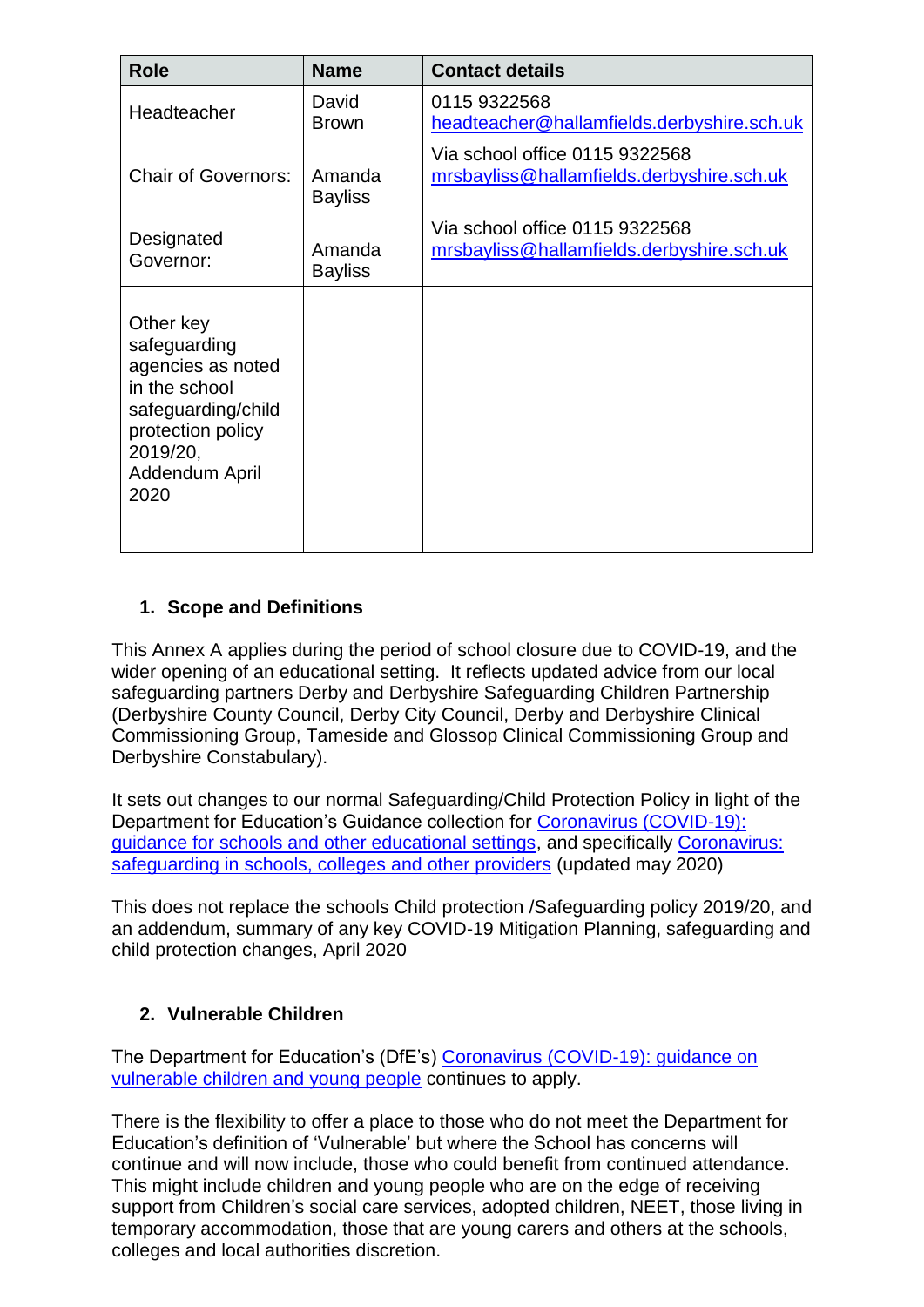School staff will continue to work with children's social workers, the Designated Lead, virtual school heads, and any other relevant safeguarding, health and pastoral partners to help protect children.

# **3. Maintaining contact**

Regular weekly contact will be made to families where children are deemed vulnerable and not in school, via telephone calls. Where there is no answer a message will be left if possible and followed up with text messages / emails if contact hasn't been made for a week. If there has been no response then staff will try to contact again in under a week. All records of conversation/contact for vulnerable children will be recorded on CPOMs (online safeguarding recording system). Parent / Carers should be offered a place for their child where school can accommodate or if they choose not to accept should be offered additional support with work at home. Where contact is made with parents/carers if possible children should be spoken to, on speaker phone with parent/carers present, to get the child's lived experience. If no response is made ongoing with parents/carers then contact with any other agencies involved should be made and a decision agreed about steps to be taken together to ensure well-being of child, this may include a joint socially distanced home visit if other agencies are also unable to make contact. Class teachers should be spoken to prior to this to check what engagement with suggested tasks has taken place over recent weeks and whether they have made any contact.

## **4. Reporting Concerns**

#### **All staff and volunteers must continue to act on any concerns they have about a child immediately. It is still vitally important to do this.**

The local authority has issued updated guidance about identifying vulnerable children during lockdown; assessing and supporting their needs. This includes supporting schools with early intervention services including the Early Help Transition Teams, to provide children and families with the right support at the right time.

# **['Lockdown Lens' for schools: safeguarding children in Derbyshire](https://lnks.gd/l/eyJhbGciOiJIUzI1NiJ9.eyJidWxsZXRpbl9saW5rX2lkIjoxMDEsInVyaSI6ImJwMjpjbGljayIsImJ1bGxldGluX2lkIjoiMjAyMDA1MjIuMjE4ODY1MTEiLCJ1cmwiOiJodHRwczovL3NjaG9vbHNuZXQuZGVyYnlzaGlyZS5nb3YudWsvc2l0ZS1lbGVtZW50cy9kb2N1bWVudHMvYWRtaW5pc3RyYXRpb24vbG9ja2Rvd24tbGVucy1tYXktMjAyMC5wZGYifQ.r9DT46lsGww2XH4UqPGWS9W_x1DxveIt1kBtmuKChhk/br/78977082256-l)**

#### *Copy at end of annex a*

#### **5. Designated Safeguarding Lead (and Deputy) Arrangements**

As more children return the School will have a trained DSL or Deputy DSL available on site to coordinate the safeguarding arrangements, and liaise with social workers. If activities take place offsite there will be arrangements in place to provide access to a designated lead.

All school and college staff and volunteers will have access to a trained DSL (or deputy) and know on any given day who that person is and how to speak to them.

In exceptional circumstances:

 a trained DSL (or deputy) from the school can be available to be contacted via phone or online video - for example, working from home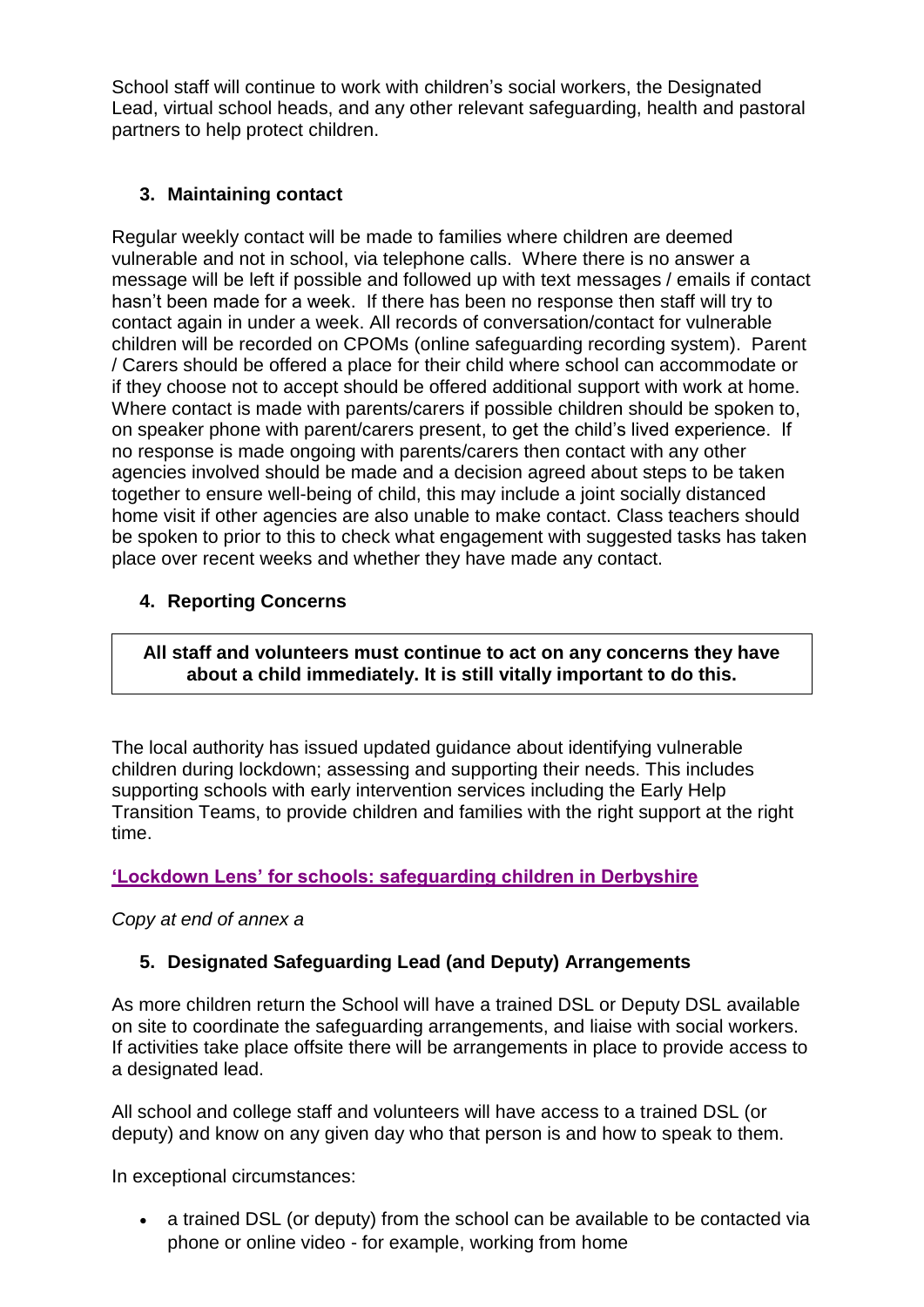• sharing trained DSLs (or deputies) with other schools (who should be available to be contacted via phone or online video)

The school will ensure there are sufficient staff members that can provide pastoral support to help meet the needs of children as they return. At Hallam Fields due to ensuring that bubbles are maintained, we will have two members of staff in each bubble so that staff can support children in each group.

The DSL will provide support to teachers and pastoral staff to ensure contact is maintained with children and their families. This will be for those children and families in school and more importantly for those who are not in school.

Where possible staff should try and speak directly to children to help identify any concerns. Staff should be encouraged (where possible) to make calls from the school via school phones and devices. Where staff use personal phones to make calls, they should withhold their personal number.

When communicating with families, this should only be done through school email addresses or recognised channels, within school hours and on school devices. It is recommended that any staff member contacting parents and families is made aware of the school's policy around etiquette and content.

The Designated lead will ensure great care will be taken in the content, storage and dissemination of any records made.

The DSL will ensure all staff will be kept up to date with government and local changes in respect of children returning to the school and the school will update parents/carers and make the relevant guidance's available on the website.

#### **6. Staff Recruitment, Movement of Staff, Training and Induction**

The existing school workforce may continue to move between schools in response to Coronavirus.

Where new staff or volunteers are recruited they will continue to be provided with a safeguarding induction. Supply and agency staff, who may be recruited for the wider opening of the school will be given a safeguarding induction, which includes local changes and responses to Coronavirus and local safeguarding policies and procedures.

Some schools are 'borrowing' staff from other schools. This will continue to be necessary in some cases and the usual expectations will apply around verification, training, induction to the setting they are temporarily working in and knowledge of the schools safeguarding policies and procedures.

The school will be clear in how they will access information, both hard copy and electronic especially with regards temporary log in and admin privileges. The school will revisit, processes for data sharing and storage, particularly if key staff members are not on site, using "borrowed staff" and or using other schools.

External visitors should be kept to a minimum, but schools should make themselves available for Childrens Social Workers, and other relevant partners e.g. Health, who may need to see children on site.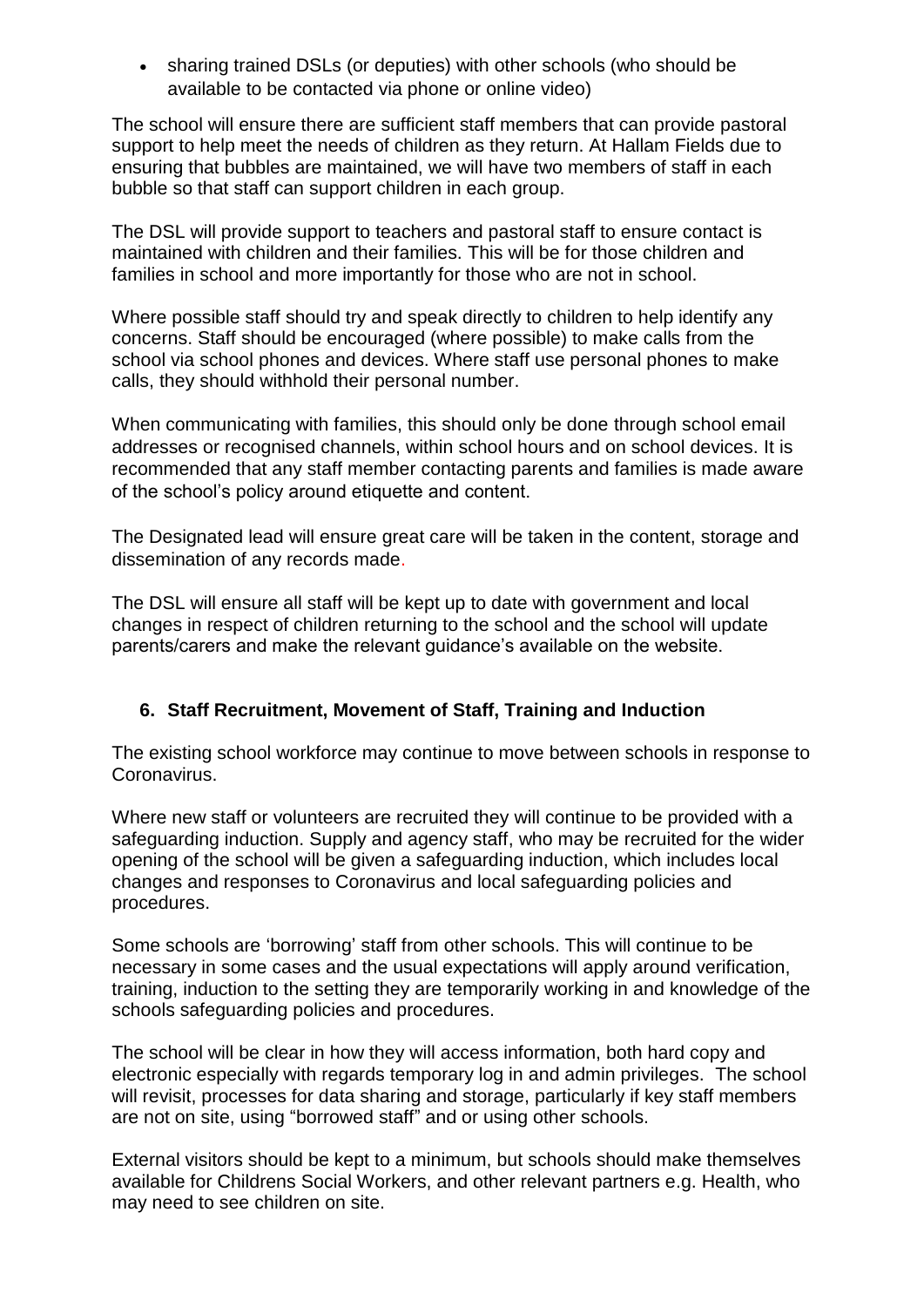#### **7. Risk Assessments**

The School will work with the latest guidance provided by the government on:

- Risk assessments;
- Home school transport;
- Managing the school site;
- Staggering start times, breaks and finish times;
- First aid:
- Social distancing;
- Personal Protective Equipment;
- Managing an outbreak of Coronavirus.

The local authority has provided templates, and resources in preparation for a return to school/college to assist:<http://services.derbyshire.gov.uk/Page/1277> <http://services.derbyshire.gov.uk/Page/17535>

For children and young people with EHC (education and health care) plans in Derbyshire all providers have been sent risk mitigation forms to complete and return to the school Lead SEND Officer.

The Risk Mitigation forms are found here:

[https://schoolsnet.derbyshire.gov.uk/administration-services-and](https://schoolsnet.derbyshire.gov.uk/administration-services-and-support/coronavirus-information/special-educational-needs-and-disabilities-guidance.aspx)[support/coronavirus-information/special-educational-needs-and-disabilities](https://schoolsnet.derbyshire.gov.uk/administration-services-and-support/coronavirus-information/special-educational-needs-and-disabilities-guidance.aspx)[guidance.aspx](https://schoolsnet.derbyshire.gov.uk/administration-services-and-support/coronavirus-information/special-educational-needs-and-disabilities-guidance.aspx)

Each child has been allocated an additional key worker within education to monitor their provision.

Work will continue in partnership with the key worker, other key health and social care professionals, and the family to review risk assessments in light of a wider opening of the school:

[https://www.gov.uk/government/publications/coronavirus-covid-19-send-risk-](https://www.gov.uk/government/publications/coronavirus-covid-19-send-risk-assessment-guidance)

[assessment-guidance](https://www.gov.uk/government/publications/coronavirus-covid-19-send-risk-assessment-guidance)

Children and young people with other complex needs, such as children and young people with special educational needs and disability (SEND) who do not have an EHC plan, the school or local authority can now exercise its discretion to do a risk assessment and offer a place.

The school will continue to undertake and review risk assessments for children and young people with EHC plans who remain at home. Risk assessments will continue to be undertaken to ensure:

- It assists decisions on which children and young people, with an EHC plan, should be attending their educational setting, taking into account the changing circumstances of individual children and young people, with an aim that they can be brought back into face to face education when it is right for them;
- when attendance is not appropriate, assessments can help make decisions about the support children and young people should receive at home, noting that circumstances may have changed;
- Providing helpful information to Headteachers and other professionals in planning for, and supporting, those children and young people with an EHC plan when they do return to educational settings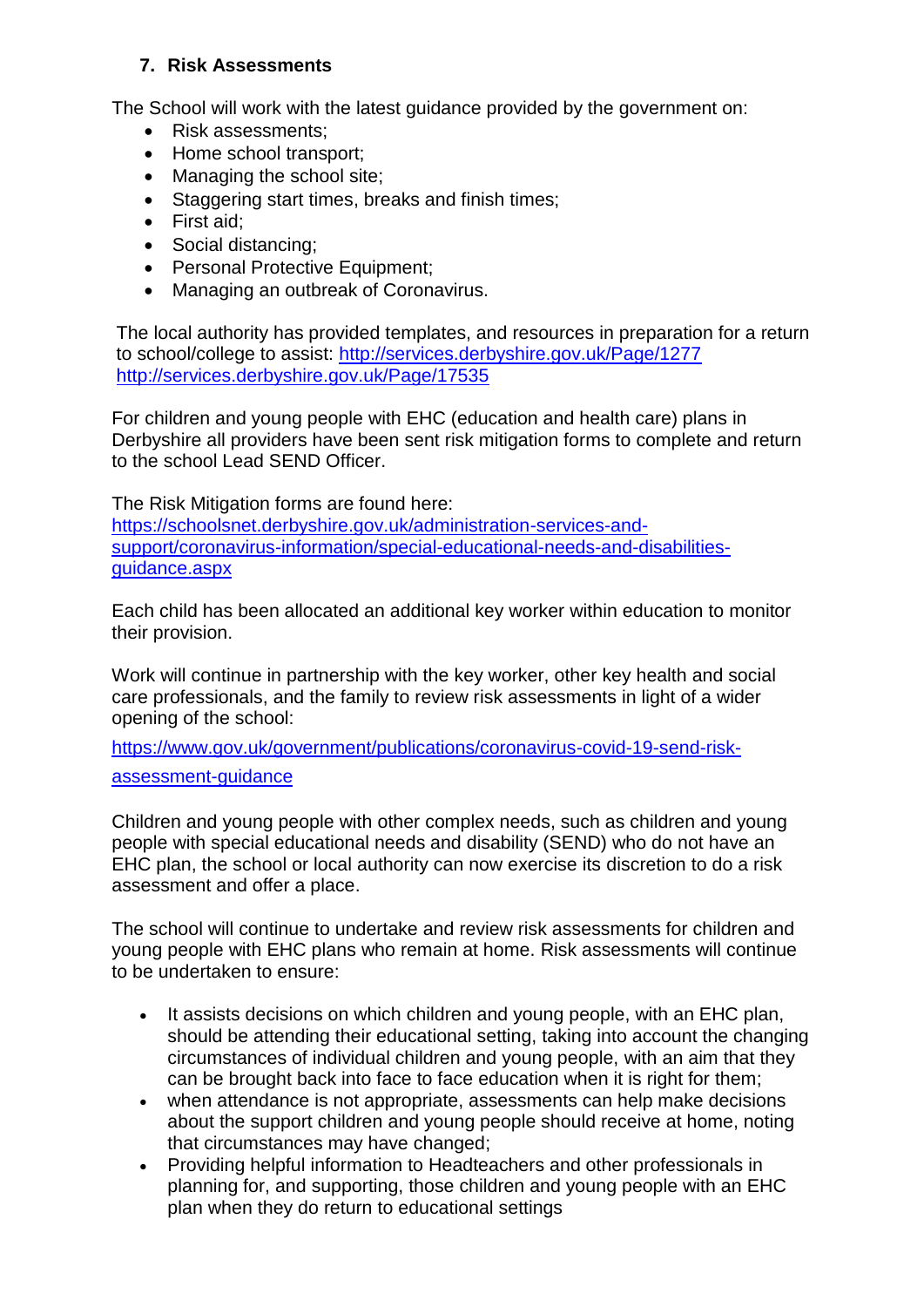#### **8. Monitoring attendance**

It is expected that vulnerable children will attend where it is appropriate for them to do so and where there are no shielding concerns for the child or their household; where they are not clinically vulnerable and or/following a risk assessment for those children with a EHC plan and or clinical vulnerabilities.

We will continue to work with children and their families not in school and will work with the relevant children and their families to return to school.

Parents/carers will not be penalised if their child does not attend education provision.

Schools will resume taking their attendance register from the 1<sup>st</sup> June, and will complete the online Educational Settings Form (DfE daily updates).

In addition, schools in Derbyshire will be completing a returns list of pupils in school to the local authority to help identify with social care partners pupils who are attending and especially those who are deemed as vulnerable and are not attending. **[https://schoolsnet.derbyshire.gov.uk/administration-services-and](https://schoolsnet.derbyshire.gov.uk/administration-services-and-support/coronavirus-information/dcc-information-return.aspx)[support/coronavirus-information/dcc-information-return.aspx](https://schoolsnet.derbyshire.gov.uk/administration-services-and-support/coronavirus-information/dcc-information-return.aspx)**

## **9. Transport and safeguarding**

Schools are working with the local authority on the reinstating of school transport for some pupils as they are returning to school. There are priority groups including vulnerable children and young people. Schools will work with their transport providers to ensure this and that there are appropriate safeguarding arrangements under the current restrictions and social distancing.

There are no implications for children at Hallam Fields that are known, except for one family, the carers of these children have agreed to make provision to get them to school and back.

# **10.Safeguarding Pupils and Teachers Online**

Schools should still refer to NSPCC guidance, when engaging in remote learning. The guidance is unchanged since its previous update (April 21<sup>st</sup> 2020).

Schools should consider greater communication with parents around working on line, to provide reassurances that they are working in a safe environment and encourage them to make their child's online activity as safe possible, this may mean referring families to resources: [https://www.gov.uk/guidance/safeguarding-and-remote](https://www.gov.uk/guidance/safeguarding-and-remote-education-during-coronavirus-covid-19)[education-during-coronavirus-covid-19](https://www.gov.uk/guidance/safeguarding-and-remote-education-during-coronavirus-covid-19)

When video conferencing, schools are advised not to use 'new platforms' but rather work with established and trusted systems that are already in place such as e.g. G Suite or Office 365. When using video conferencing, passwords for sessions must be used, sent as part of link. Children should who are involved in video conferencing should always have an adult with them.

The DfE recommends that the school will signpost any queries, and in regards to data protection to their Local authority Data Protection service.

All enquiries should be made to Mrs Sharron Ashby at Hallam Fields, or please refer to the GDPR section of our school website.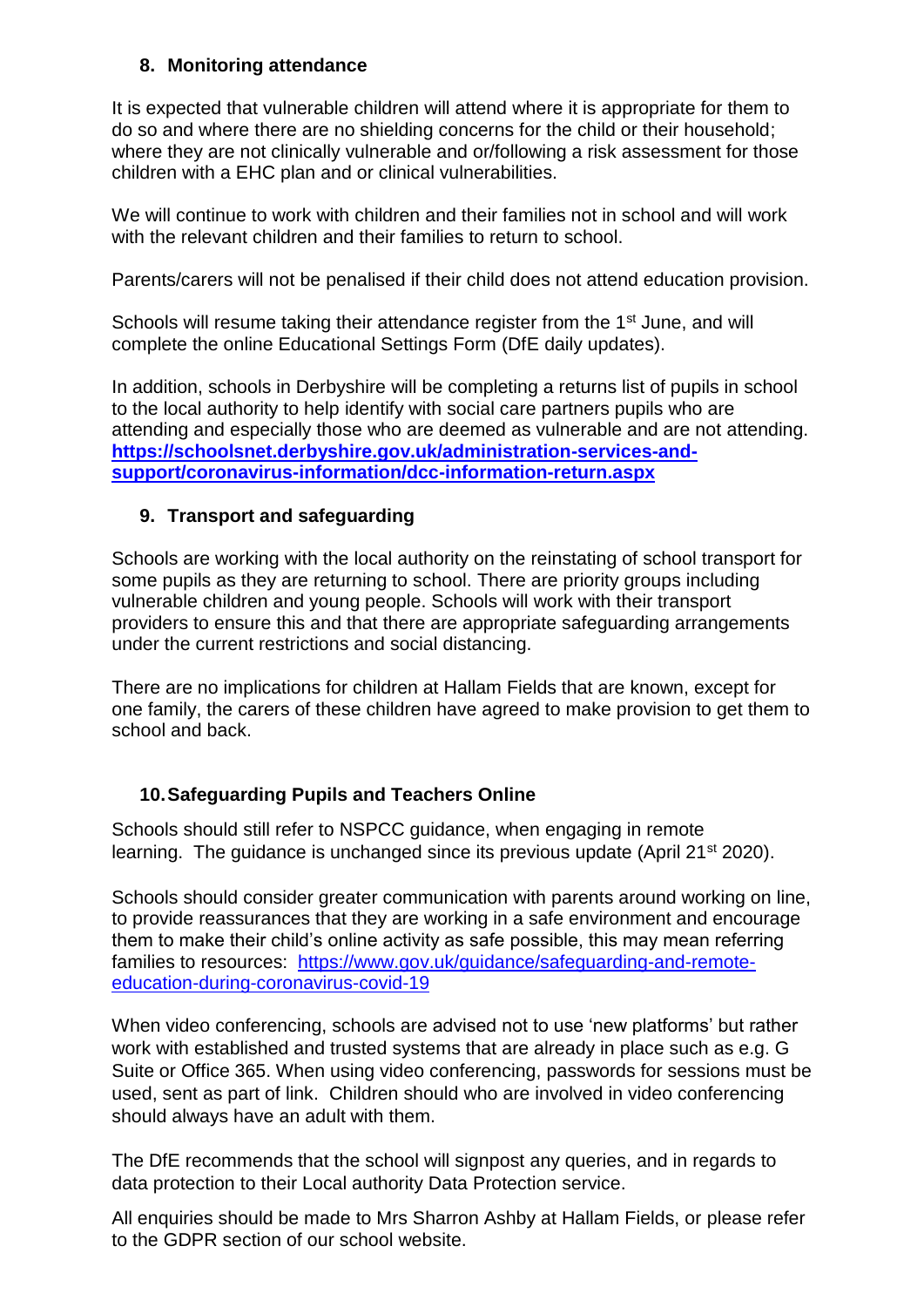#### **11.Peer on Peer Abuse**

Usual reporting of suspected or actual peer on peer abuse applies. All staff need to be aware that incidents may have happened out of school, whilst children are not attending, and these may require a safeguarding response when they return and the school/college is made aware.

#### **12.Mental Health and Well-being**

The school will continue to support children in respect of their emotional health and wellbeing and acknowledge that, on a child's return into the school, lockdown may have had, and may continue to have, an adverse impact upon their health, wellbeing and safety.

There are guidance's available (updated May 21<sup>st</sup>) to assist and all staff will be made familiar with this:<https://www.gov.uk/guidance/supporting-pupils-wellbeing>

All staff will be updated around how to identify, refer and respond to a child presenting concerns and know how schools/colleges can receive help: <https://derbyandderbyshireemotionalhealthandwellbeing.uk/>

A new email address for professionals to access this new service is: [ddccg.tict@nhs.net](mailto:ddccg.tict@nhs.net)

#### **13.Monitoring Arrangements**

This policy (June 2020, Annex A 2020) will be reviewed and updated as Guidance from the Local Safeguarding Partners, other relevant agencies or DfE is received, and as a minimum (*every 3-4 weeks*) by (Billy Hussain / Deputy DSL).

At every review, if changes are made, it will be read and approved by the full governing board.

#### **14.Resources**

#### **Department for Education coronavirus helpline**

The Department for Education coronavirus helpline is available to answer questions about COVID-19 relating to education and children's social care. Phone: 0800 046 8687 8am to 6pm – Monday to Friday 10am to 4pm – Saturday and Sunday If you work in a school, have the schools/colleges unique reference number (URN or UK PRN) available

Frequently asked questions on the wider reopening of schools/colleges [https://schoolsnet.derbyshire.gov.uk/site-elements/documents/administration/early](https://schoolsnet.derbyshire.gov.uk/site-elements/documents/administration/early-years-pvi-frequently-asked-questions-issue-3.pdf)[years-pvi-frequently-asked-questions-issue-3.pdf](https://schoolsnet.derbyshire.gov.uk/site-elements/documents/administration/early-years-pvi-frequently-asked-questions-issue-3.pdf)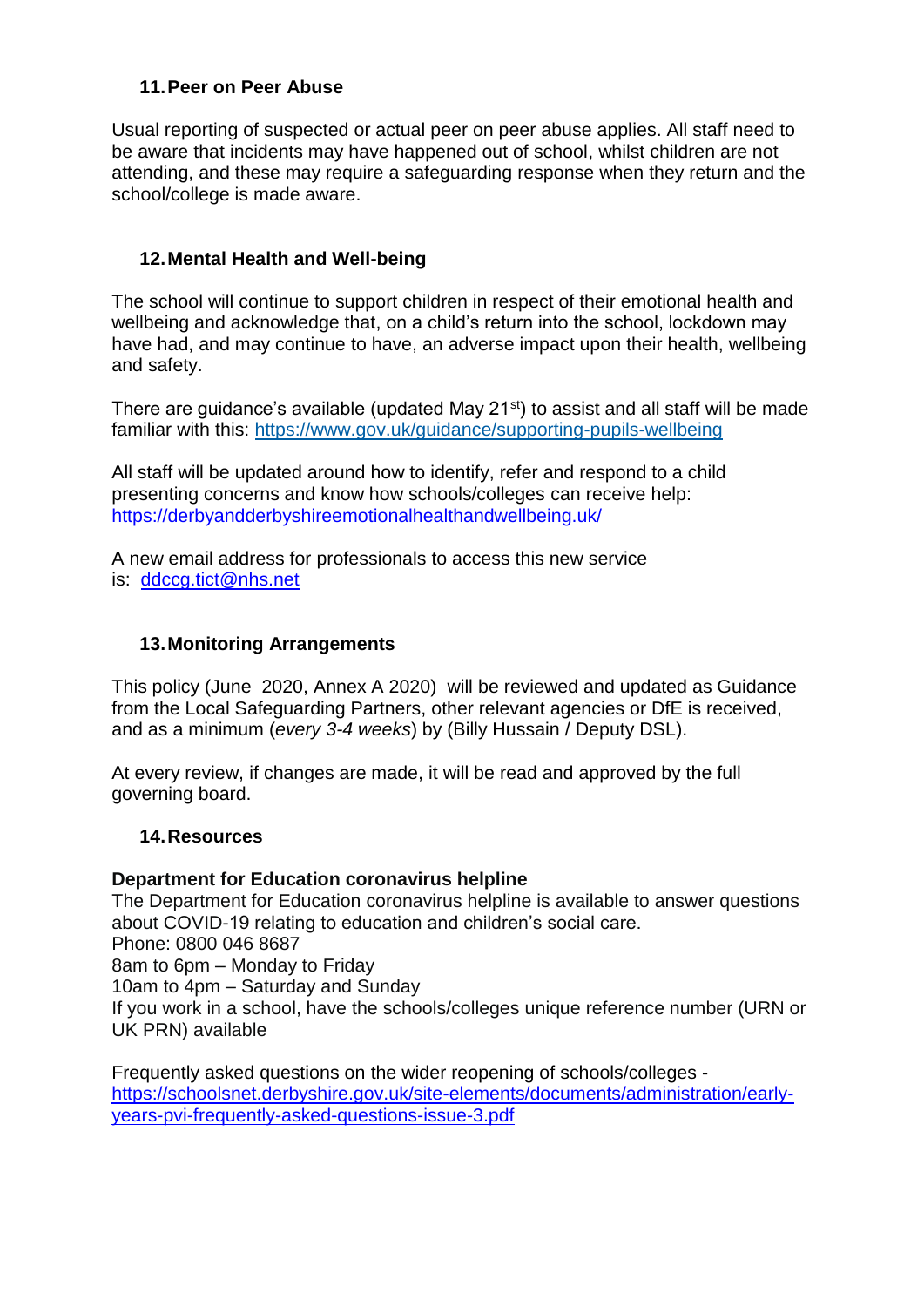

Early Help & Safeguarding Briefing – 22 May 2020

# **'Lockdown Lens' for schools: Safeguarding children in Derbyshire**

To provide schools with information about identifying vulnerable children during lockdown; and about assessing and supporting their needs.

# **What is different during lockdown?**

The lack of visibility of children can amplify the risks for children, and indicators of emerging need could be missed. The message is to be vigilant and work with partners to safeguard children.

During lockdown, some families will experience a range of challenges, which could compromise their parenting and children may become more vulnerable. These pressures could include:

Inter-parental conflict, domestic abuse or family breakdown Parental mental health, impact of social isolation and limited support Substance misuse and increased dependency on substances to cope Parental ability to provide home schooling e.g. language barriers, cross cultural dynamics, parents' cognitive skills

Children becoming young carers for siblings or parents.

Financial pressures on families for basics such as food, utilities and other essentials

Lack of parental boundaries, home routines with meals, bedtimes and supervision including screen time.

During lockdown indicators of concern may be:

Lack of parental engagement with home schooling arrangements Children not attending school when they have a place Families only engaging via phone calls or emails and not using video calls (lack of visibility)

A range of indicators (see above) particularly where a child is not already open to Children's Services (see your Early Help & Safeguarding School Report, which is circulated via Perspective Lite on a fortnightly basis) Parents new to the school with previous history of social care involvement and some emerging concerns e.g. school attendance.

# **What is a vulnerable child?**

The government has provided a definition of 'vulnerable children' for the purposes of school attendance during the COVID-19 pandemic. The government's guidance is available here:

[https://www.gov.uk/government/publications/coronavirus-covid-19-guidance-on](https://www.gov.uk/government/publications/coronavirus-covid-19-guidance-on-vulnerable-children-and-young-people/coronavirus-covid-19-guidance-on-vulnerable-children-and-young-people)[vulnerable-children-and-young-people/coronavirus-covid-19-guidance-on-vulnerable](https://www.gov.uk/government/publications/coronavirus-covid-19-guidance-on-vulnerable-children-and-young-people/coronavirus-covid-19-guidance-on-vulnerable-children-and-young-people)[children-and-young-people](https://www.gov.uk/government/publications/coronavirus-covid-19-guidance-on-vulnerable-children-and-young-people/coronavirus-covid-19-guidance-on-vulnerable-children-and-young-people)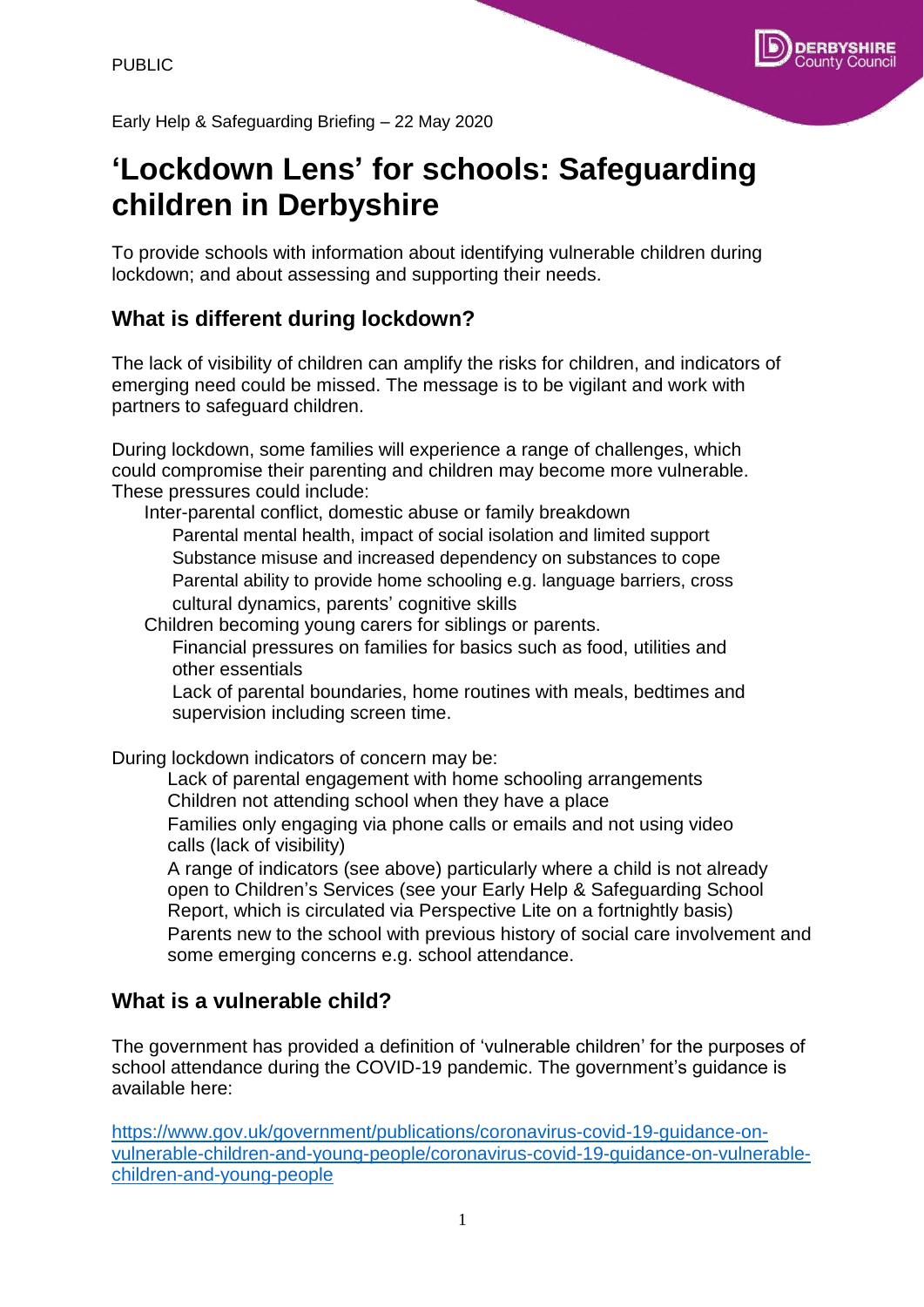

In brief, the government's definition includes children with a social worker, children with an education, health and care plan and other children the education provider or local authority has assessed as being vulnerable. This could include, for example, children on the edge of needing social care support; adopted children; young carers; children in temporary accommodation; children not in education / employment and others at the provider's discretion.

It is important to be clear that this government definition relates primarily to school attendance. The Derby & Derbyshire Safeguarding Children's Partnership ['Thresholds document' s](https://derbyshirescbs.proceduresonline.com/docs_library.html)hould always be used as a reference point if there are concerns about a child that may require the provision of early help or support from social care.

Alongside this, the 'Lockdown Lens' needs to be applied and professionals should be conscious that the range of universal services and community support are operating differently following government Lockdown guidance. This could limit the visibility of a child and their need for help and protection. Partners are all still available to support vulnerable children and our Early Help Transition Teams can be contacted for advice and support.

# **What can the school do?**

Think about why I am concerned and what are the vulnerabilities?

Identify the rationale of why you are concerned for the child now and what has changed to prompt you to think this?

When making contact with the family think about whether you have you seen and spoken to the child – if not, why not? What were the barriers to doing so? Does the child require in-school solutions and how can you respond to decrease your concerns?

Think about local support and services that can assist the parent/carer and child. (The Early Help Transition team can assist with directories and signposting and there are many resources detailed on [SchoolsNet\)](https://schoolsnet.derbyshire.gov.uk/keeping-children-safe-in-education/early-help/early-help-offer.aspx) What sources of support do I have access to assist me in making a decision? e.g.- Designated Safeguarding Leads, the Early Help Transition Team, the Starting Point Professionals Advice Line 01629 535353.

Having considered the threshold document does the child/family require an early help assessment (EHA) to be undertaken, are there other agencies involved to work with to co-ordinate a response, does the concern warrant the involvement of children services? Your local Early Help Advisor is available to support you with the EHA process and links to key partners. For those children with allocated workers, keep in regular communication with them and escalate to the lead professional if you are not managing to make contact.

If you believe the child is at risk of significant harm refer your concerns without delay by calling 01629 533190.